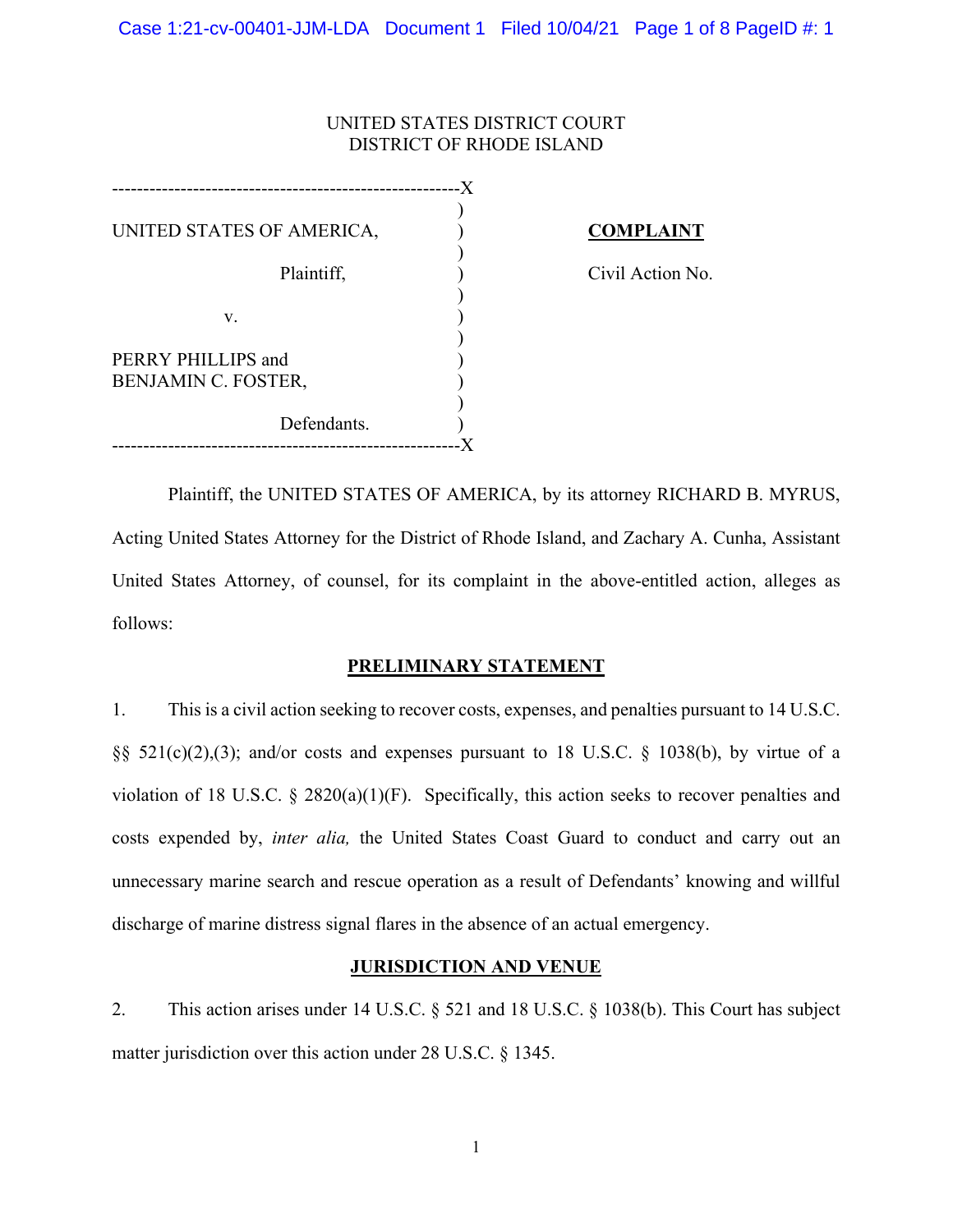3. Venue is proper in the District of Rhode Island pursuant to 31 U.S.C. 3732(a), 28 U.S.C. § 1391(b) and 28 U.S.C. § 1395(a), because*, inter alia*, Defendants reside in and/or a substantial portion of the events giving rise to this Complaint occurred in this District.

## **PARTIES**

4. Plaintiff, the United States of America, is a sovereign and body politic.

5. The United States Coast Guard (the "Coast Guard" or "USCG") is a branch of the United States Armed Forces, operating in peacetime under the authority of the United States Department of Homeland Security, pursuant to 6 U.S.C. § 101. The Coast Guard does, and is authorized by statute to, *inter alia*, perform any and all acts necessary to rescue and aid persons and protect and save property. 14 U.S.C. § 521.

6. At all times relevant to this Complaint, the Coast Guard operated USCG Station Point Judith, located within the State of Rhode Island, and USCG Air Station Cape Cod, located within the Commonwealth of Massachusetts.

7. Defendant PERRY PHILLIPS ("PHILLIPS") is, and at all times relevant to this complaint, was, a resident and domiciliary of the State of Rhode Island.

8. Defendant BENJAMIN C. FOSTER ("FOSTER") is, and at all times relevant to this complaint, was, a resident and domiciliary of the State of Rhode Island.

9. Throughout the remainder of this Complaint, unless identified individually, PHILLIPS and FOSTER, are collectively referred to as "Defendants."

2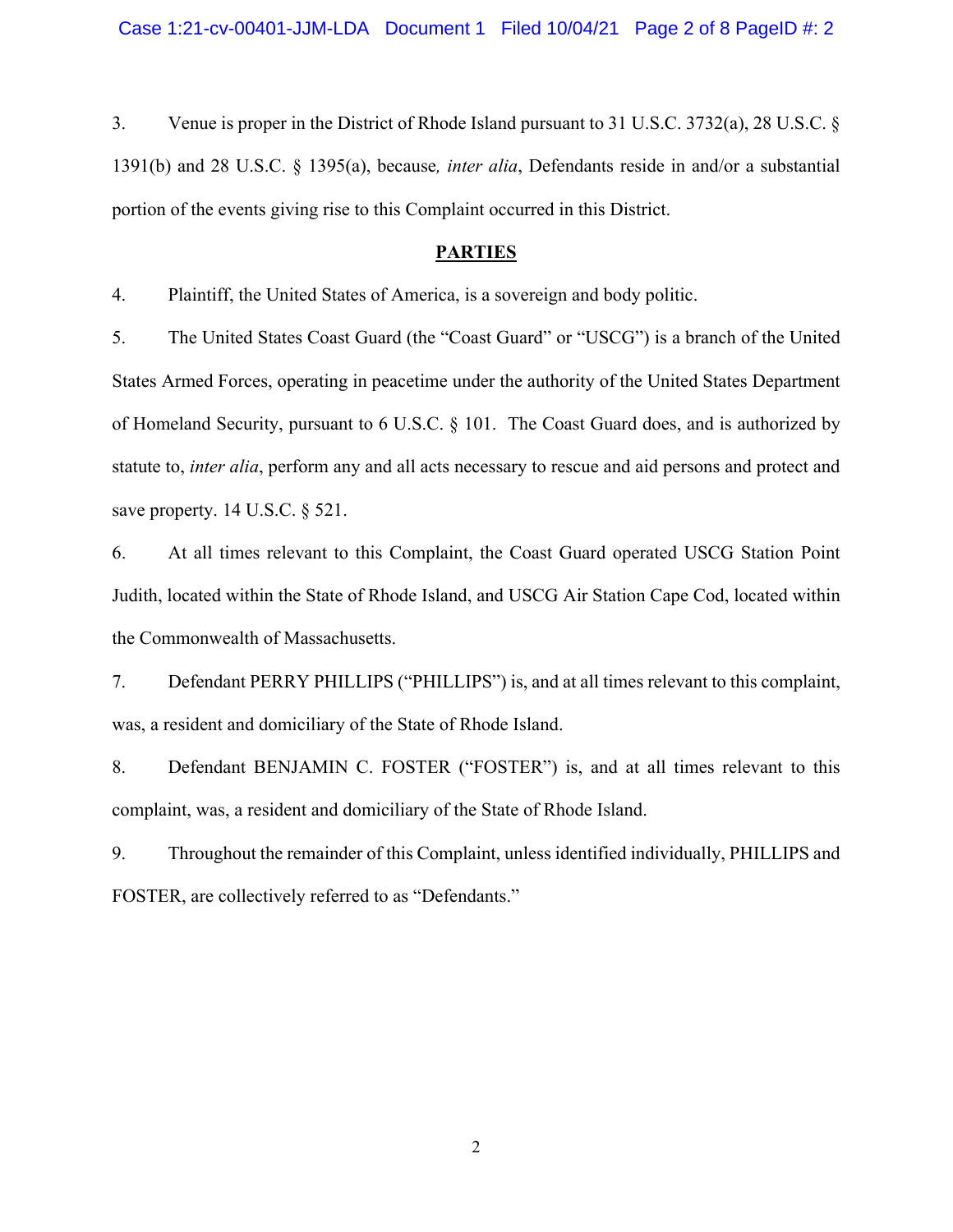#### **APPLICABLE LAW**

10. Title 14, United States Code, Section 521, provides, *inter alia*, that any individual who knowingly and willfully communicates a false distress message to the Coast Guard or causes the Coast Guard to attempt to save lives and property when no help is needed is subject to a civil penalty of not more than \$10,000; and liable for all costs the Coast Guard incurs as a result of the individual's action. 14 U.S.C. §§ 521(c)(2), (3).

11. Title 18, United States Code, Section 1038 provides that any person who engages in any conduct with intent to convey false or misleading information under circumstances where such information may reasonably be believed, and where such information indicates that an activity has taken, is taking, or will take place that would constitute a violation of, *inter alia*, chapter 111 of Title 18, is liable in a civil action to any party incurring expenses incident to any emergency or investigative response to that conduct, for those expenses, jointly and severally with any other person ordered to make reimbursement for such expenses. 18 U.S.C. §§ 1038(b), (c)(2).

12. Title 18, United States Code, Section 2280(a)(1)(F), a section of Chapter 111 of Title 18 of the United States Code, makes it unlawful to communicate information, knowing the information to be false and under circumstances in which such information may reasonably be believed, that endangers the safe navigation of a ship. 18 U.S.C.  $\S 2280(a)(1)(F)$ .

#### **FACTUAL ALLEGATIONS**

#### **A. DEFENDANTS' VOYAGE AND DISCHARGE OF DISTRESS FLARES**

13. On or about June 6, 2020, which date being approximate and inclusive, Defendants borrowed a flare gun and flares from a friend.

14. After procuring the flare gun and flares, Defendants launched a skiff from Payne's Dock, located at 133 Ocean Avenue, New Shoreham, Rhode Island, and proceeded by sea to the vicinity

3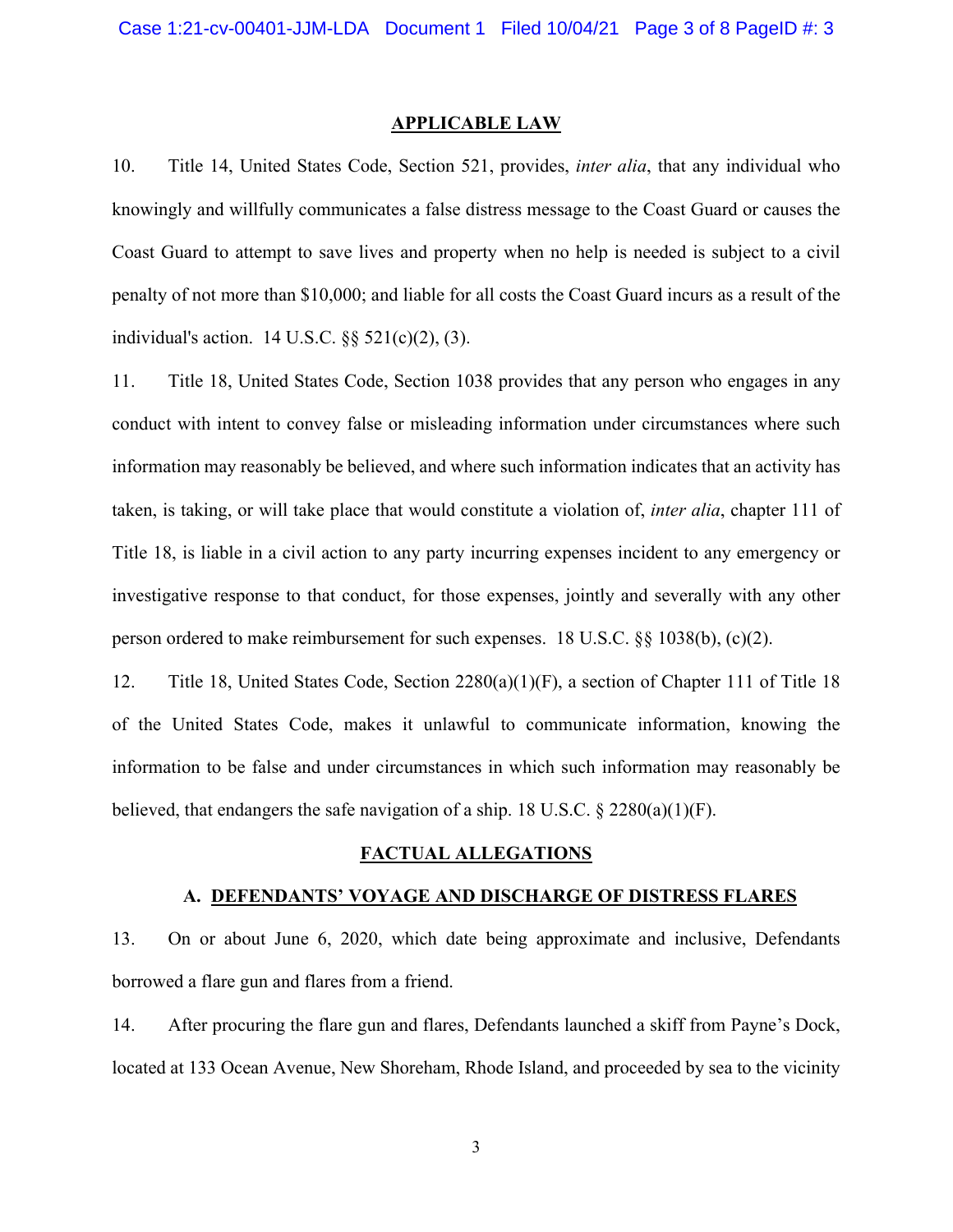### Case 1:21-cv-00401-JJM-LDA Document 1 Filed 10/04/21 Page 4 of 8 PageID #: 4

of a beach north of Breezy Point on the western side of Block Island, with the intent to discharge flares from the skiff at a location and in a manner such that the flares would be visible to individuals attending a wedding reception in that area.

15. Upon the skiff's arrival in the vicinity of Breezy Point, at or about approximately 21:30 hours, while still at sea, Defendants proceeded to knowingly, purposefully, and/or intentionally discharge approximately three flares into the air using the flare gun, in a manner that caused the flares to be visible at a distance.

16. At least one of the Defendants recorded the lighting and discharge of one or more of the flares on video, true and accurate excerpts from which are depicted below at Figures A-D:



17. As a matter of commonly accepted maritime custom and practice, the discharge of flares of the color and type used by Defendants, and in the manner discharged by Defendants, are understood to convey that a vessel or its crew is in distress or in need of assistance.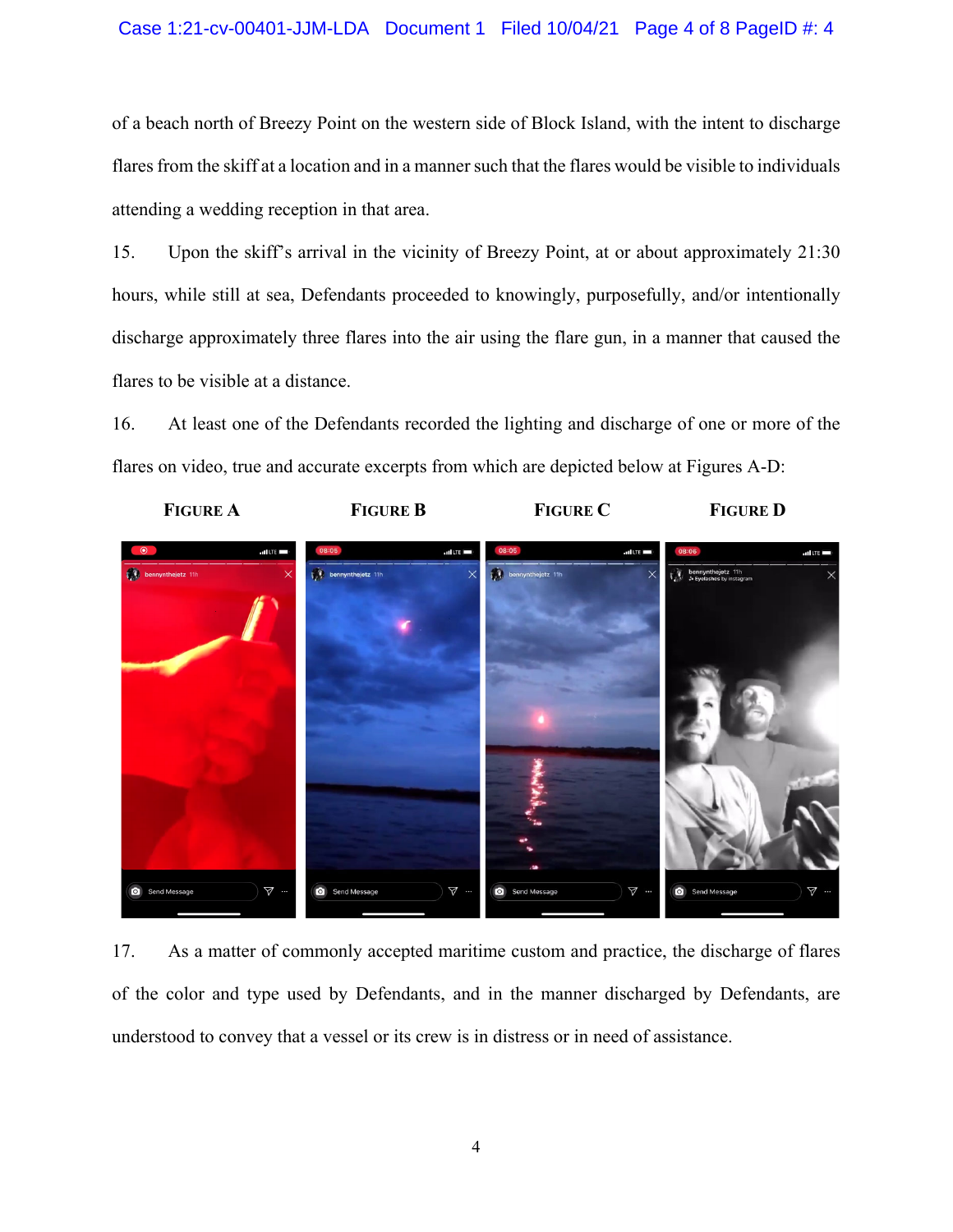18. At the time of their use and discharge, at least one of the Defendants, by virtue of prior training and experience, knew that the flares were a sign or signal of maritime distress and should not be used absent such distress.

19. Both Defendants knew that the flares should not have been used under the circumstances and for the purpose for which they were employed by Defendants on June 6, 2020.

20. After discharging the flares, Defendants returned the skiff to shore.

### **B. THE AFTERMATH AND RESCUE RESPONSE**

21. Upon observing the flares that had been discharged by Defendants, one or more citizens contacted the Town of New Shoreham harbormaster to report observation of the flares.

22. As a direct and proximate result of the discharge of the flares and their observation by witnesses, the New Shoreham Harbormaster and an officer of the New Shoreham Police Department undertook a 1.5 hour search of the waters and shoreline in the area where the flares were sighted.

21. As a direct and proximate result of the use of the flares and their observation by witnesses, the Coast Guard deployed a surface vessel and two helicopters from USCG Station Point Judith, and USCG Air Station Cape Cod to conduct a surface and air search of the waters and shoreline in the area where the flares were sighted.

22. New Shoreham personnel also incurred equipment and personnel costs to carry out the search activities they undertook as a result of the events described herein.

23. The total cost of the search activities undertaken by Coast Guard personnel was \$103,948.00, inclusive of equipment operation and personnel costs.

24. The Coast Guard's costs included the equipment and personnel expenses for two aircraft that were in operation for 2.97 and 1.73 hours, respectively; as well as one surface vessel that was

5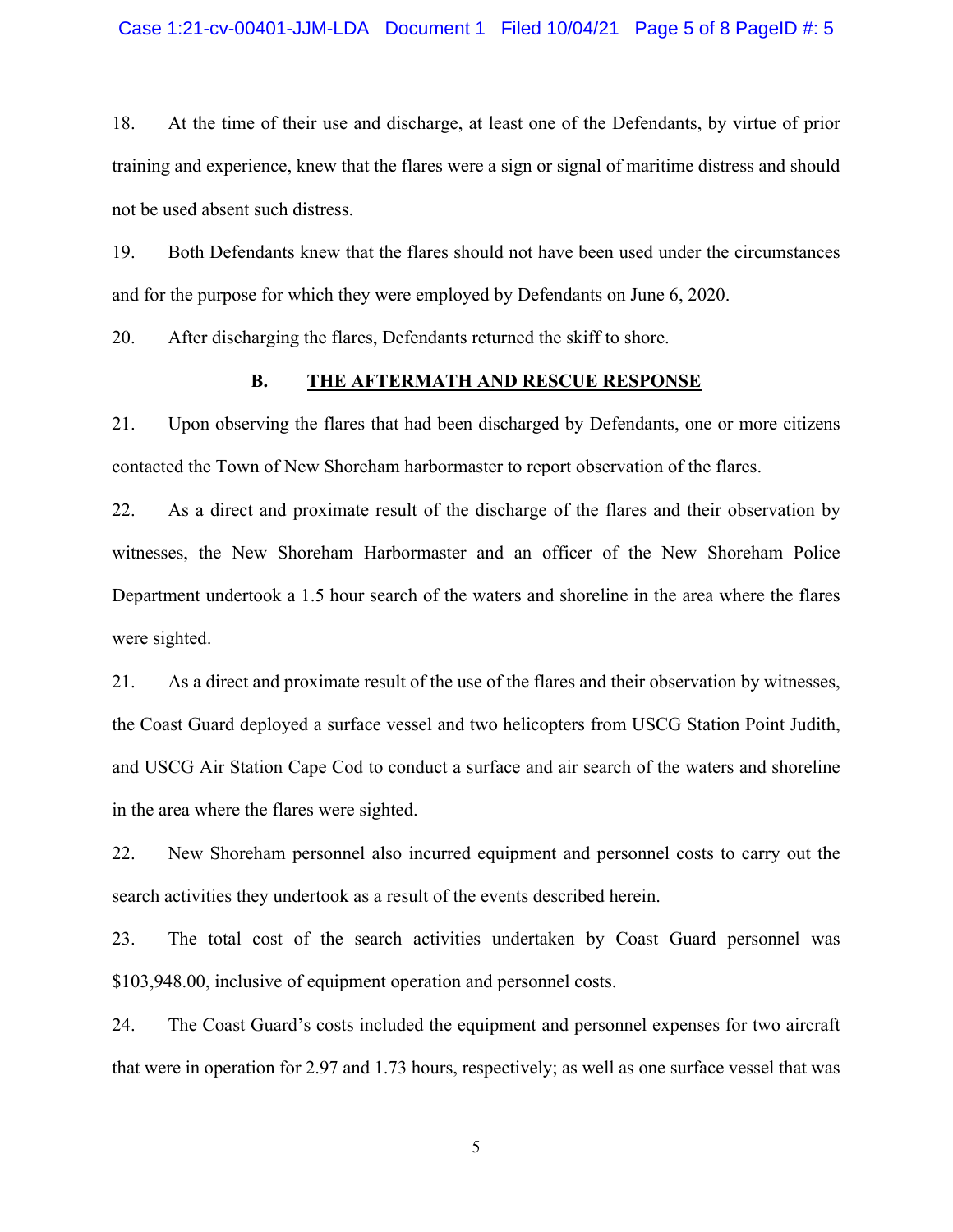underway for 3.97 hours, as well as the coordinating activities of the Coast Guard's Southeastern New England Command Center.

# **COUNT I (14 U.S.C. § 521(c)(2), (3))**

25. The United States repeats and incorporates by reference the allegations contained in paragraphs 1 through 24 as if fully set forth herein.

26. By their actions as alleged in this Complaint, Defendants knowingly and willfully communicated a false distress message to the Coast Guard.

 27. In the alternative, by their actions as alleged in this Complaint, Defendants caused the Coast Guard to attempt to save lives and property when no help was needed.

28. By virtue of Defendants actions as alleged above, each Defendant committed a violation of 14 U.S.C. §§ 521(c)(2), (3) and the United States is thereby entitled to recover a civil penalty against them of not more than \$10,000; together with all costs the Coast Guard incurred as a result of Defendants actions, which costs total \$103,948.00.

# **COUNT II (18 U.S.C. §§ 1038(b), (c)(2))**

29. The United States repeats and incorporates by reference the allegations contained in paragraphs 1 through 24 as if fully set forth herein.

30. By their actions as alleged in this Complaint, Defendants communicated information by means of the use and discharge of nautical distress flares, namely information that a vessel or person was in distress and in need of assistance.

31. At the time they did so, Defendants knew that the information communicated by means of discharging the flares, namely the existence of a maritime distress situation, was false.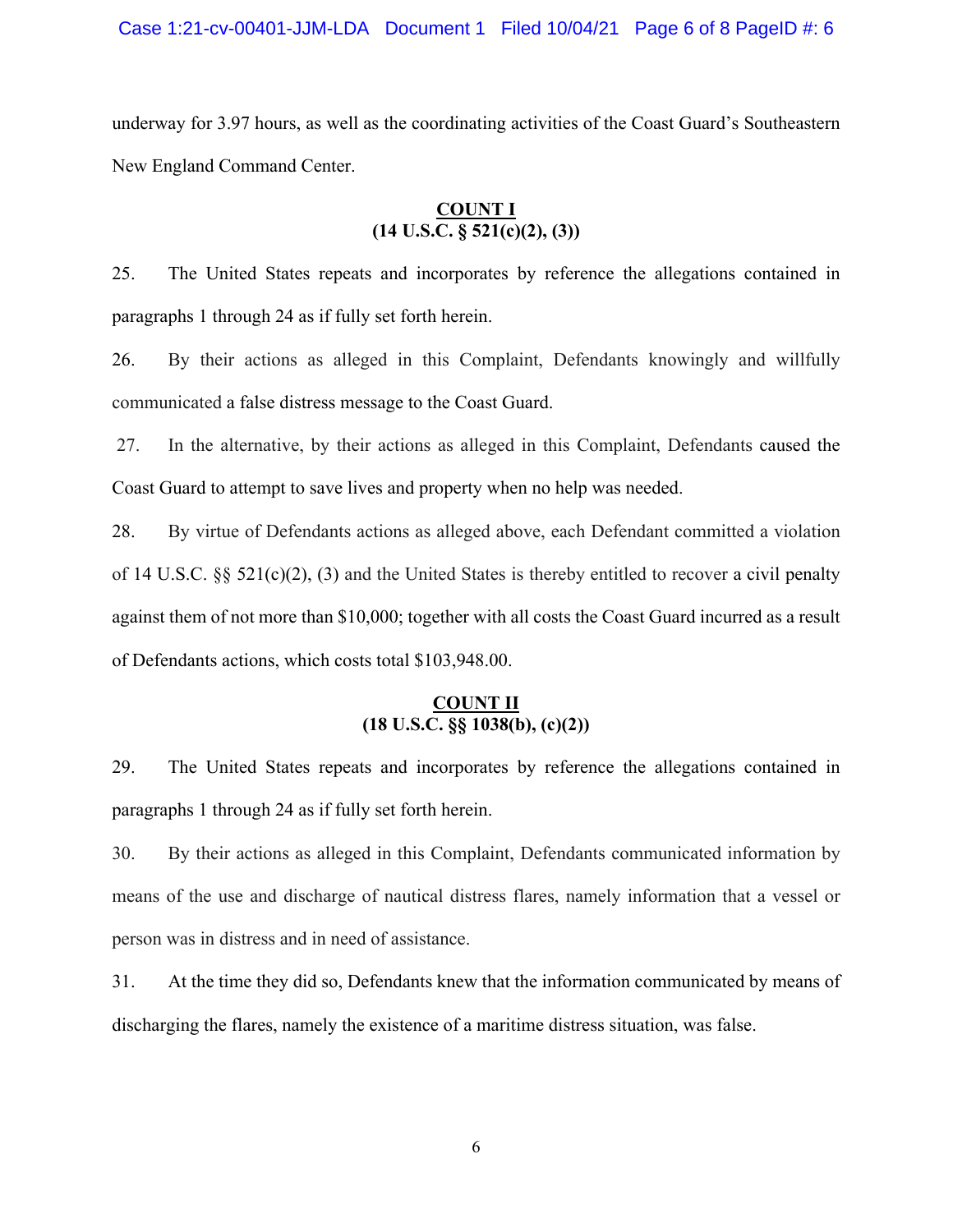### Case 1:21-cv-00401-JJM-LDA Document 1 Filed 10/04/21 Page 7 of 8 PageID #: 7

32. Defendants discharged the flares in a manner and under circumstances in which the information conveyed by the flares, namely the existence of a maritime distress situation, could reasonably be believed.

33. In so doing, Defendants endangered the safe navigation of a ship.

34. In so doing, Defendants conveyed false or misleading information indicating that an activity had taken, was taking, or would take place that would constitute a violation of, *inter alia*, chapter 111 of Title 18.

35. As a direct and proximate result of Defendants actions, New Shoreham and Coast Guard personnel incurred expenses incident to any emergency or investigative response to Defendants' conduct.

36. By virtue of Defendants actions as alleged above, Defendants committed a violation of 18 U.S.C. §§ 1038(b), (c)(2) and thereby are liable to the United States and the Town of New

Shoreham for all expenses incurred incident to their emergency or investigative response.

### **PRAYER FOR RELIEF**

Wherefore, Plaintiff, the United States of America, requests that judgment be entered in its favor and against Defendants, as follows:

- 1. On Count I:
	- a. in the amount of \$10,000 as to Defendants PHILIPS and FOSTER, representing the civil penalty prescribed by law;
	- b. and in the amount of \$103,948.00, jointly and severally as to both Defendants.
- 2. In the alternative, on Count II, in the amount of \$103,948.00, jointly and severally as to both Defendants, which represents the costs incurred by the Coast Guard, and the costs incurred by the Town of New Shoreham, in an amount to be determined at trial;